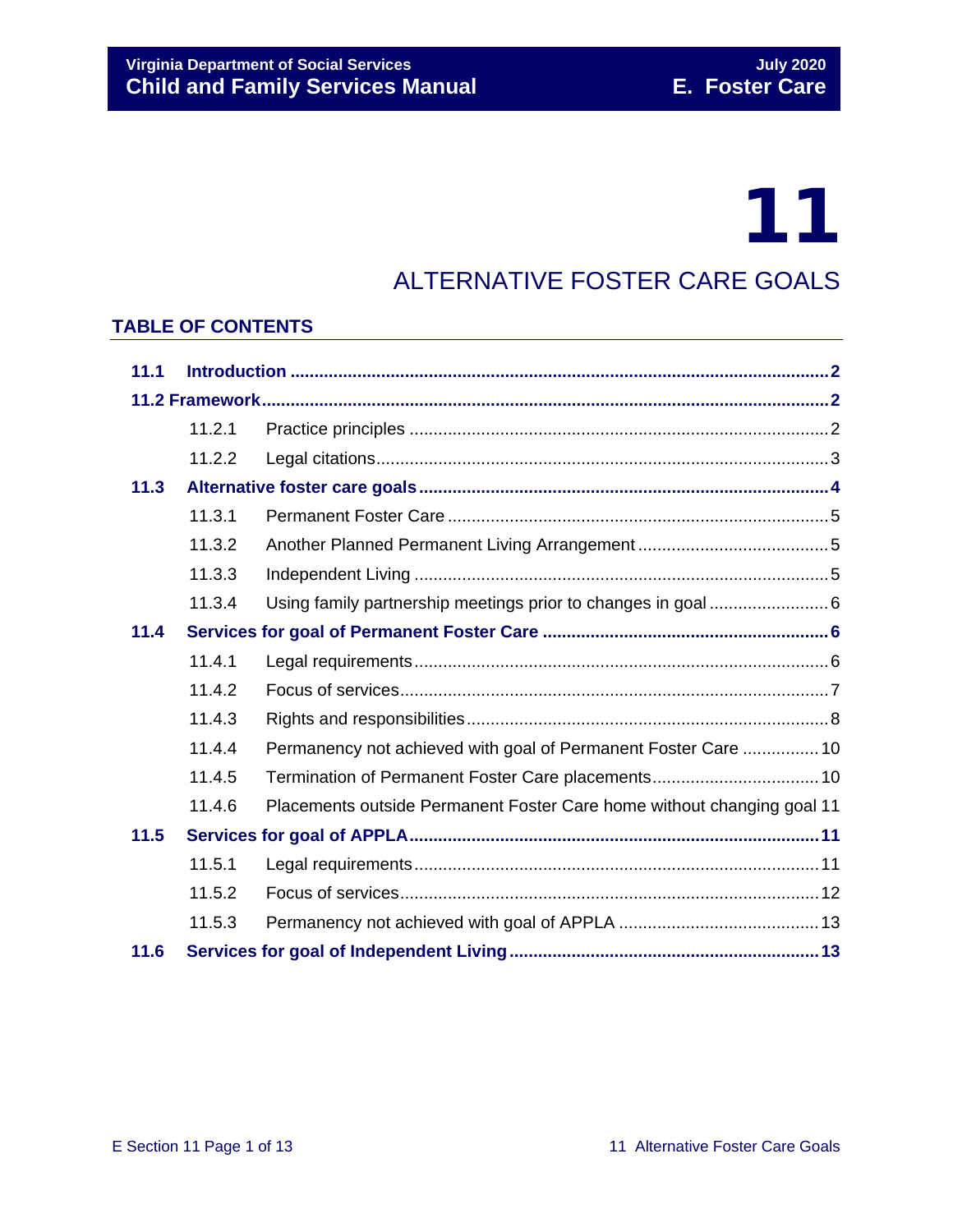## 11 ALTERNATIVE FOSTER CARE GOALS

#### <span id="page-1-0"></span>**11.1 Introduction**

When the LDSS, in collaboration with the Family Partnership Meeting (FPM) team, determines that all three permanency goals (i.e., Return Home, Adoption, or Placement and Transfer of Custody to Relative) are not in the child's best interest, the LDSS may select an alternative goal of Permanent Foster Care, or Another Planned Permanent Living Arrangement. However, these goals do not achieve permanency for the child since the child remains in foster care.

When one of these alternative goals is selected, the service worker shall continue throughout the child's involvement with the child welfare system to search for permanent family opportunities and lifelong permanent connections. This process involves continually evaluating the child's best interests and the changing circumstances of the child and extended family. As new opportunities arise that are consistent with the child's best interests, the service worker shall make diligent efforts to place the child with a permanent family and end placement in the foster care system.

#### <span id="page-1-1"></span>**11.2 Framework**

LDSS shall meet federal and state legal requirements, and should use sound practice principles to achieve desired outcomes and to guide decision making on selecting permanency goals for children in foster care.

#### <span id="page-1-2"></span>**11.2.1 Practice principles**

Two fundamental principles in Virginia's Children's Services System Practice Model provide the philosophical basis and guide practice for decision making in selecting permanency goals.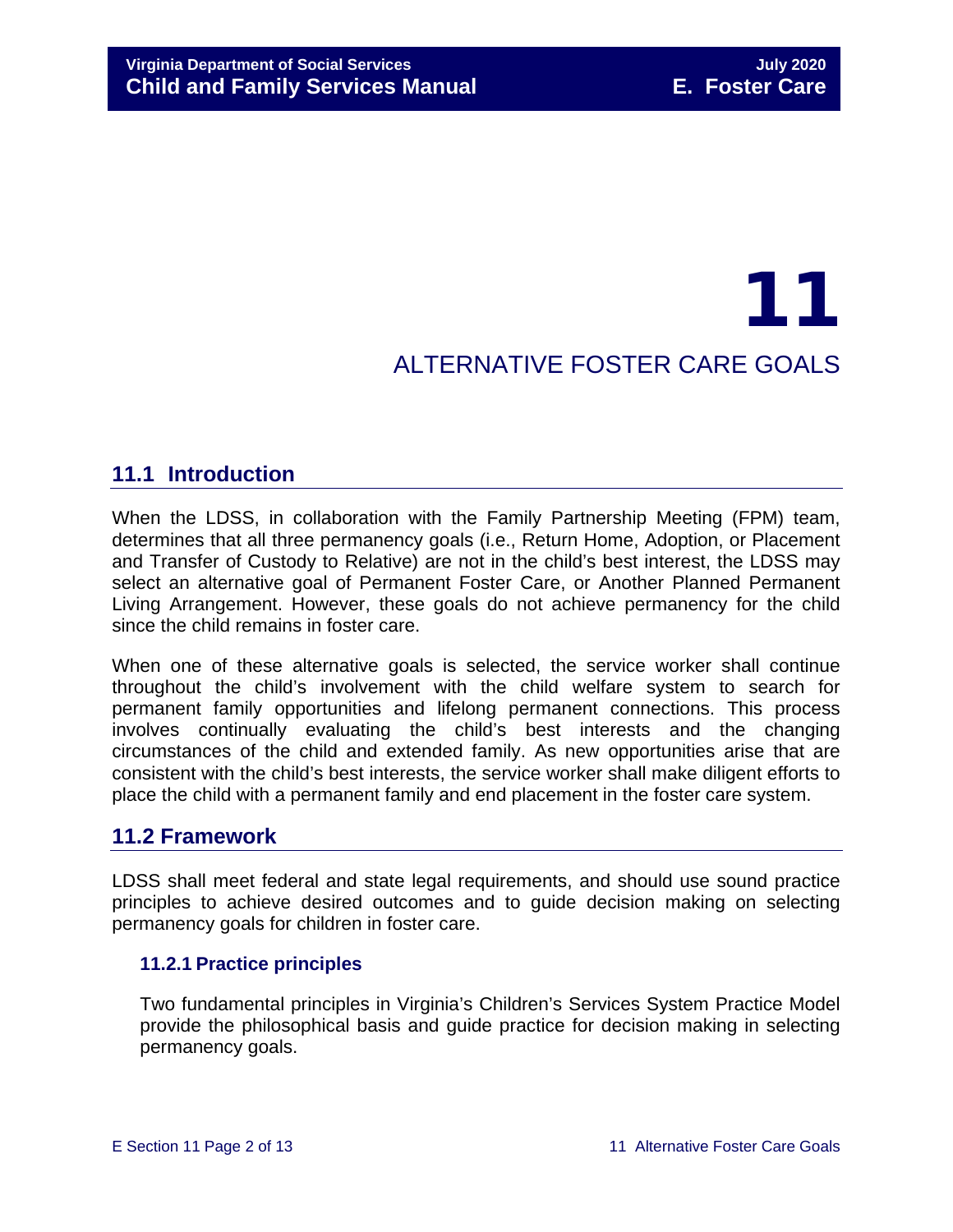#### **First, we believe in family, child, and youth-driven practice.**

- Children and families will be treated with dignity and respect. The voices of children, youth, and parents are heard, valued, and considered in the decision making regarding safety, permanency, and well-being, as well as in service and educational planning and in placement decisions.
- Family members are the experts about their own families. It is our responsibility to understand children, youth, and families within the context of their own family rules, traditions, history, and culture.
- We engage families in a deliberate manner. Through collaboration with families, we develop and implement creative, individual solutions that build on their strengths to meet their needs. Engagement is the primary door through which we help youth and families make positive changes.

#### **Second, we believe that all children and youth need and deserve a permanent family.**

- Permanency is best achieved through a legal relationship such as parental custody, adoption, kinship care, or guardianship. Placement stability is not permanency.
- Planning for children is focused on the goal of preserving their family, reunifying their family, or achieving permanency with another family.

#### <span id="page-2-0"></span>**11.2.2 Legal citations**

The legal framework and specific requirements for selecting alternative foster care goals for children are delineated in federal and state law. See the law for complete language by clicking on the citation.

• **Provide child welfare services to prevent separating children from families, restore them with families, place in adoptive homes, and assure adequate care**

 $\circ$  § [63.2-319](https://law.lis.virginia.gov/vacode/63.2-319/)

• **Permissible goals in foster care plan** 

 $\circ$  § [63.2-906](https://law.lis.virginia.gov/vacode/63.2-906/)

- **Child's health and safety paramount concern; plan to return child to birth parents or prior custodians**
	- o [The Adoption and Safe Families Act of 1997 \(PL 105-89\)](http://frwebgate.access.gpo.gov/cgi-bin/getdoc.cgi?dbname=105_cong_bills&docid=f:h867enr.txt.pdf)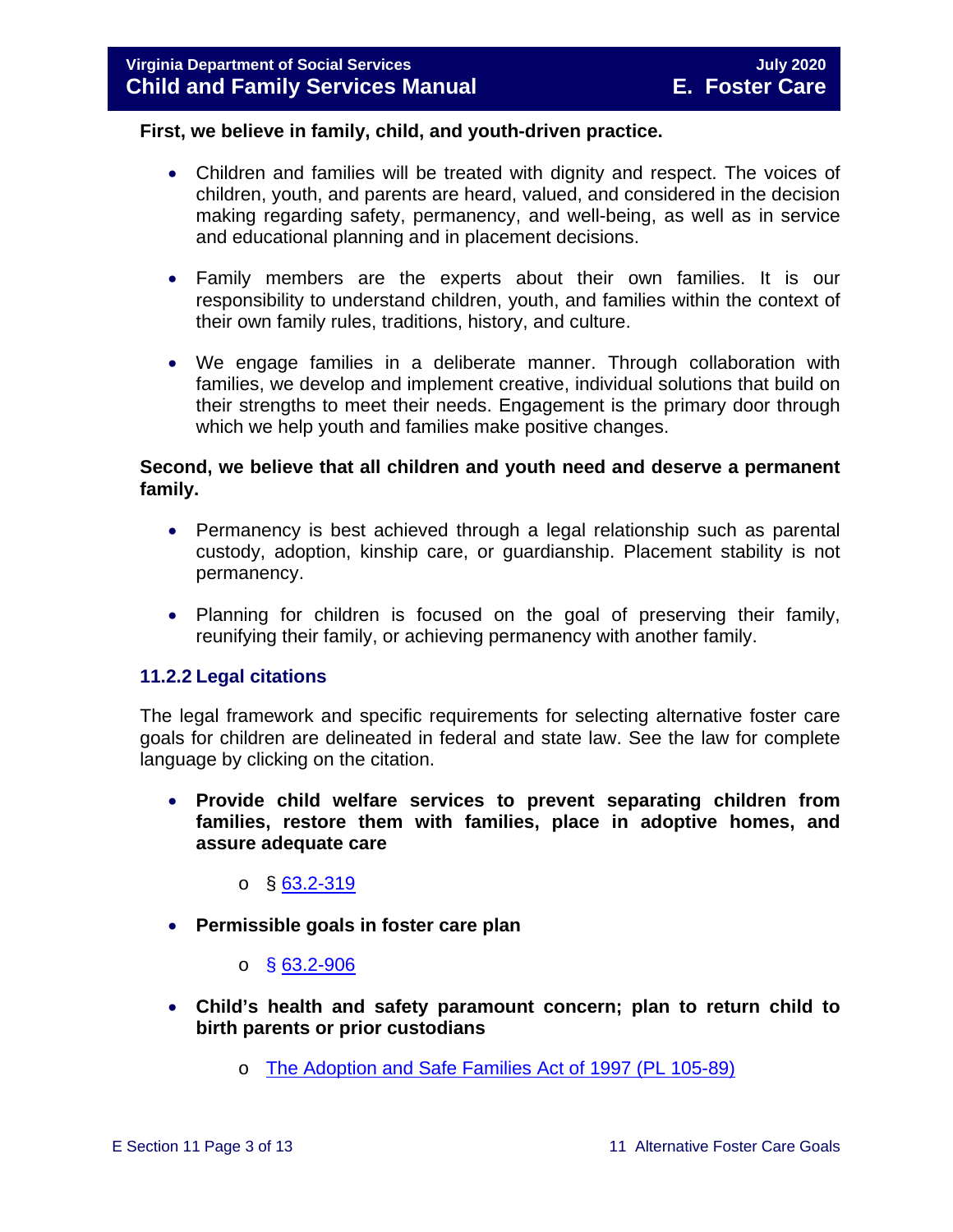$\circ$  § [16.1-281](https://law.lis.virginia.gov/vacode/16.1-281/)

- **If cannot return child to prior family, plan to place child with relative with subsequent transfer of custody or in adoptive home, or explain why permanent foster care is the plan** 
	- o § [16.1-281](https://law.lis.virginia.gov/vacode/16.1-281/)
- **Permanency Planning hearing**
	- o  $§$  [16.1-282.1](https://law.lis.virginia.gov/vacode/16.1-282.1/)
- **Requirements for foster care goal of another planned living arrangement** 
	- $$16.1-282.1$  $$16.1-282.1$

#### <span id="page-3-0"></span>**11.3 Alternative foster care goals**

The LDSS shall select an alternative goal only when the three priority permanency goals are determined to be inconsistent with the child's best interest (See [Section 7.6](https://fusion.dss.virginia.gov/Portals/%5bdfs%5d/Files/DFS%20Manuals/Foster%20Care%20Manuals/Foster%20Care%20Manual%2007-2020/Final%20Foster%20Care%20Manual%2007-2020/section_7_selecting_permanency_goals.pdf#page=12) of this chapter) and if the youth is age 16 and older. The LDSS should convene a FPM prior to changing to an alternative foster care goal. While the alternative goals are allowable by law, they do not achieve permanency for the child. The child does not leave foster care to live permanently with a family.

Research shows that youth who age out of the foster care system without a permanent family are more likely to experience poverty, homelessness, incarceration, mental health, and medical problems. They often lack the necessary educational and life skills to be successful in life. These challenges result in significant economic, emotional, and social costs for the youth and society.

The alternative foster care goals are:

- Permanent Foster Care;
- Another Planned Permanent Living Arrangement;
- Independent Living.

If one of these three alternative goals is selected, the service worker shall continue to search for relatives and significant individuals as permanent families throughout the child's involvement with the child welfare system. The service worker shall also continually evaluate the child's best interests and the changing circumstances of the child and extended family.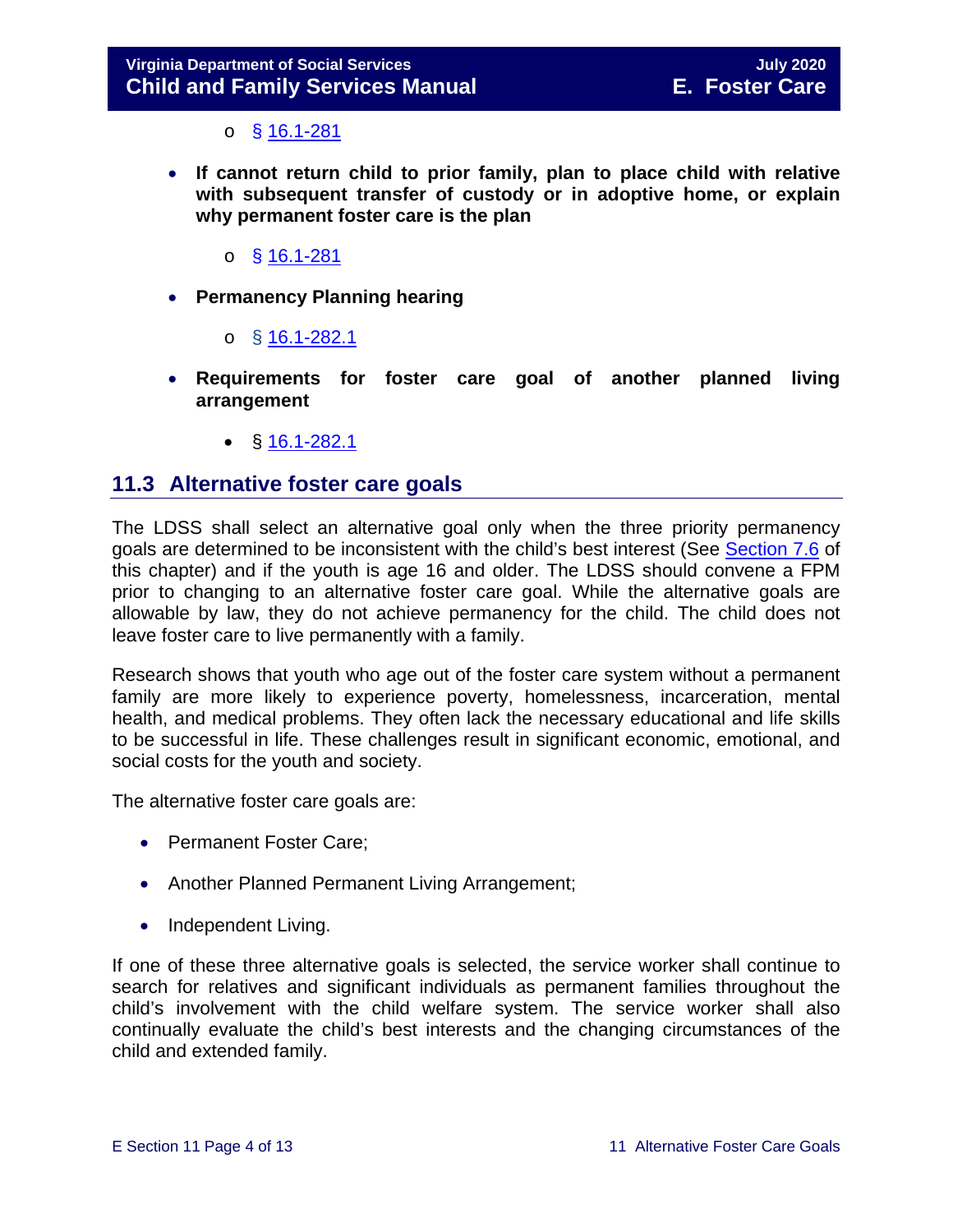As new opportunities arise that are consistent with the child's best interests for permanency, the service worker should request a FPM and shall pursue one of the three priority permanency goals. The LDSS shall make diligent efforts to place the child in a permanent home and end placement in the foster care system when appropriate. These ongoing attempts shall be documented in the OASIS.

#### <span id="page-4-0"></span>**11.3.1 Permanent Foster Care**

This goal shall only be selected when the child is age 16 and over [\(P.L. 113-183\)](https://www.congress.gov/113/plaws/publ183/PLAW-113publ183.pdf) and has developed a clearly established and documented significant relationship with a foster parent. The intent is for the foster parent to choose to adopt the child, for the circumstances to change and reunification or placement and custody transfer to a relative are determined to be in the child's best interest, or the child to remain with the foster parent until age 21.

The child is placed in the residence of a person(s) who is determined to be appropriate in meeting the child's needs on a long-term basis  $(8, 63.2-908)$  $(8, 63.2-908)$ . Residential programs and group homes are not personal residences. The name of the individual foster parent(s) shall be provided for the court order.

There may be periods of time when a foster child is temporarily living outside of the home for education, training or treatment. In those situations, the Permanent Foster Care Agreement will remain in effect if the plan is for the youth to return to the family. A child shall not be removed from the physical custody of the foster parents in the permanent foster care placement except upon order of the court  $(\S$  [63.2-908\)](https://law.lis.virginia.gov/vacode/63.2-908/). For young adults over the age of 18 who permanently leave the home, LDSS should consult with their attorney regarding dissolving the Permanent Foster Care Agreement.

#### <span id="page-4-1"></span>**11.3.2 Another Planned Permanent Living Arrangement**

This goal shall only be selected when the child is age 16 and over [\(P.L. 113-183\)](https://www.congress.gov/113/plaws/publ183/PLAW-113publ183.pdf). The selection of "another planned permanent living arrangement" is appropriate only if the child has a severe chronic emotional, physical, or neurological disabling condition for which the child requires long-term residential treatment of six (6) months or longer  $(\S$  [16.1-282.1 A\).](https://law.lis.virginia.gov/vacode/16.1-282.1/) Selection of this goal requires that all permanency and other alternative goals have been ruled out as not being in the best interest of the child. Opportunities to change the goal and facilitate reunification, adoption, or placement with and custody by a relative shall continue to be pursued.

#### <span id="page-4-2"></span>**11.3.3 Independent Living**

The intent of the goal of independent living is to focus on assisting the youth in developing significant lifelong adult and/or family connections as well as the skills necessary to successfully transition to adulthood. This goal shall only be used if and only if the child is admitted to the United States as a refugee or asylee ( $\S$  [63.2-906\)](https://law.lis.virginia.gov/vacode/title63.2/chapter9/section63.2-906/),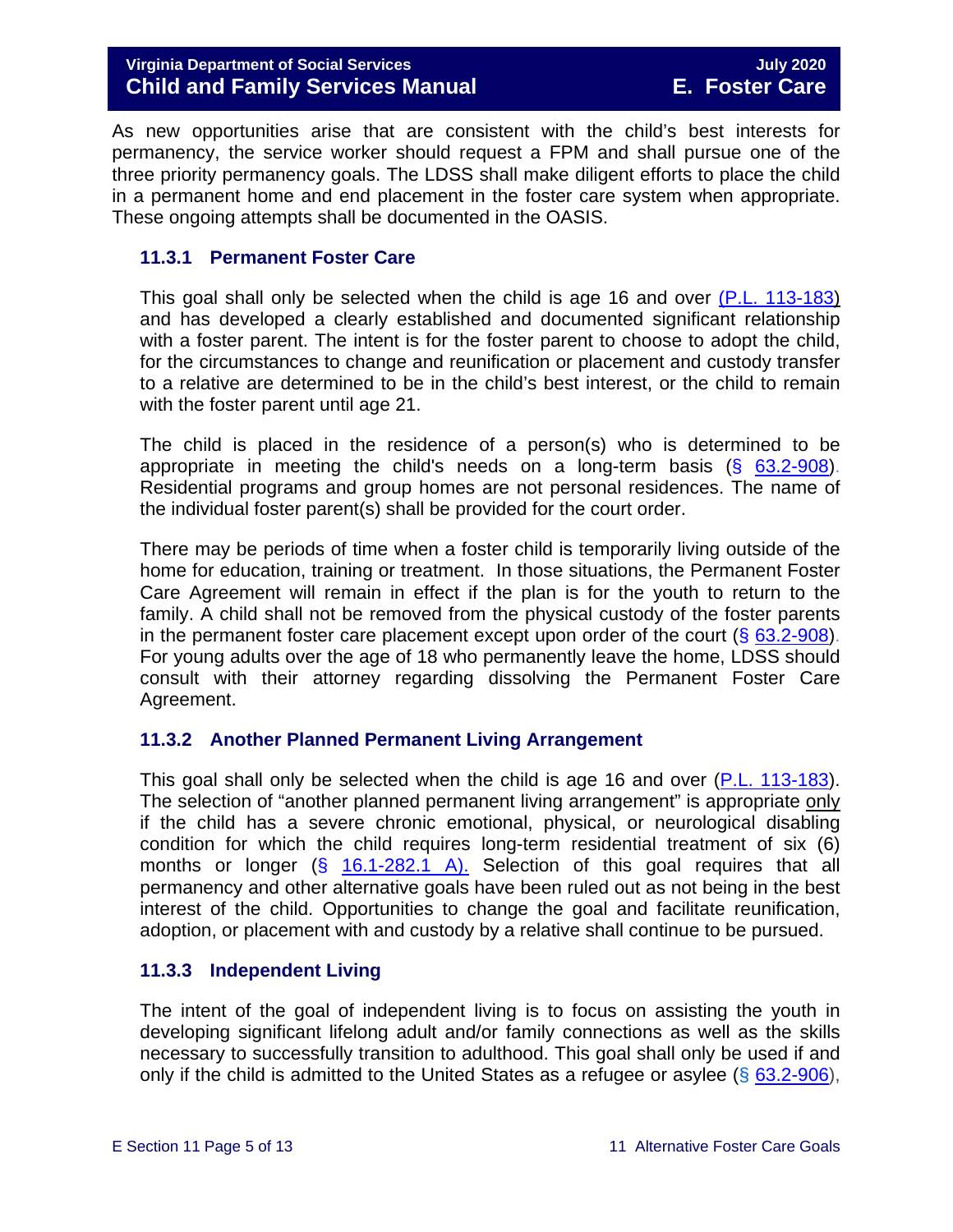or for a young adult age 18 or older. For information about the refugee program and additional services to these youth contact the VDSS Office of Newcomer Services.

See [Section 14](https://fusion.dss.virginia.gov/Portals/%5bdfs%5d/Files/DFS%20Manuals/Foster%20Care%20Manuals/Foster%20Care%20Manual%2007-2020/Final%20Foster%20Care%20Manual%2007-2020/Section_14_Fostering_Futures.pdf) for more information regarding young adults over 18 with the goal of Independent Living.

See **Section 13** for more information regarding independent living services (for all youth age14 and older).

#### <span id="page-5-0"></span>**11.3.4 Using family partnership meetings prior to changes in goal**

A FPM should be held prior to changing the permanency or alternative foster care goal for the child. This team approach involves partnering with family members in decision making throughout the family's involvement with the child welfare system. A facilitated team collaborates with the family on key decisions to ensure safety, a permanent family, and life-long connections for the child who is at high risk of being placed out of the home or who is in foster care, building upon the strengths of the child, family and community (see [Section 2.9](https://fusion.dss.virginia.gov/Portals/%5bdfs%5d/Files/DFS%20Manuals/Foster%20Care%20Manuals/Foster%20Care%20Manual%2007-2020/Final%20Foster%20Care%20Manual%2007-2020/section_2_engaging_the_child_family_and_significant_adults.pdf#page=19) of this chapter).

All FPMs shall be documented in OASIS. For more guidance regarding FPMs, see:

- **[DSS Fusion](https://fusion.dss.virginia.gov/dfs/DFS-Home/Family-Engagement) page**
- [DSS public website](http://www.dss.virginia.gov/family/fe.cgi)

#### <span id="page-5-1"></span>**11.4 Services for goal of Permanent Foster Care**

This goal shall only be selected for children age 16 and over only if Reunification, Adoption, or Placement with Relative and/or Transfer of Custody has been determined to not be in the child's best interest.

#### <span id="page-5-2"></span>**11.4.1 Legal requirements**

Legal excerpts for the goal of Permanent Foster Care are taken from § [63.2-908](https://law.lis.virginia.gov/vacode/63.2-908/) of the Code of Virginia. See the law for complete language by clicking on the citation.

- The LDSS shall petition the court to approve a Permanent Foster Care placement for a child. A residential facility is not a Permanent Foster Care placement.
- The court shall determine that diligent efforts have been made to return the child home, place the child with relatives, or place the child for adoption prior to approving the permanent foster home placement.

[P.L. 113-183](https://www.congress.gov/113/plaws/publ183/PLAW-113publ183.pdf) adds requirements to ensure the goal of Permanent Foster Care is being used appropriately. Certain requirements shall be followed at each permanency planning hearing: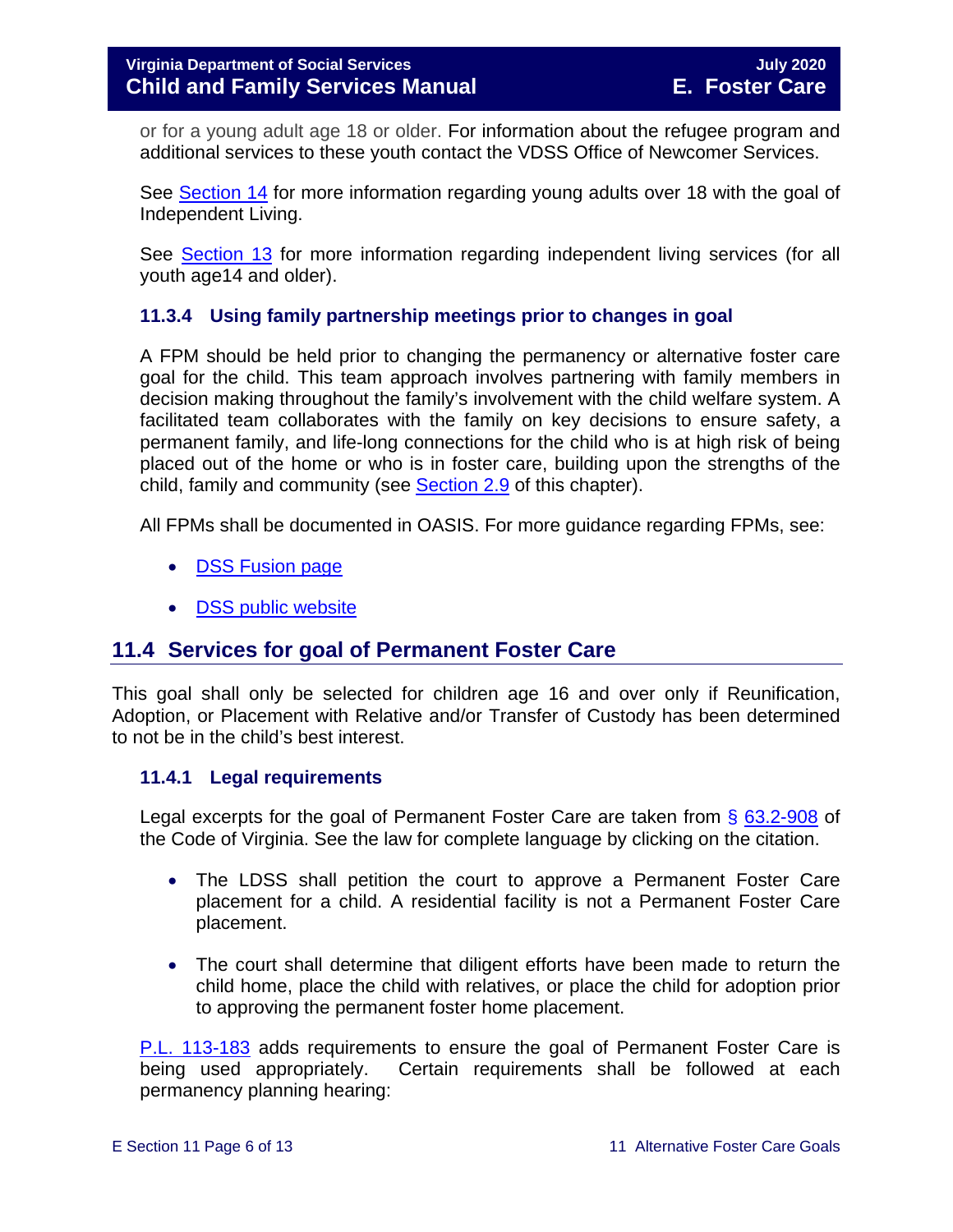- The LDSS shall document in the foster care plan:
	- o The intensive, ongoing efforts made to achieve permanency through return home, placement with relatives, and adoption.
	- $\circ$  The steps taken to implement normalcy [\(see section 6.8\)](https://fusion.dss.virginia.gov/Portals/%5bdfs%5d/Files/DFS%20Manuals/Foster%20Care%20Manuals/Foster%20Care%20Manual%2007-2020/Final%20Foster%20Care%20Manual%2007-2020/section_6_placement_to_achieve_permanency.pdf#page=26) in the home and that the child has regular, ongoing opportunities to participate in activities that are appropriate to his age and development.
	- o Compelling reasons why return home, adoption and placement with relatives continue to not be in the child's best interest.
- The court shall determine the appropriateness of the placement by:
	- oAsking the child about his/her desired permanency outcome using age appropriate language.
	- oMaking a judicial determination that permanent foster care is the best permanency plan for the child and that it continues to not be in the best interest of the child to return home, be adopted, or placed with a legal guardian or with a willing relative.

#### <span id="page-6-0"></span>**11.4.2 Focus of services**

- Strengthen the legal bond between the child and foster family by providing greater rights and responsibilities to the permanent foster parents.
- Provide a full array of foster care services (see **section 12.13.1**).
- Provide supportive services that are needed by the child and family in order to enhance and strengthen the parent/child bond.
- Provide the child independent living skill development through direct services and/or support/education of foster parents.
- Include plans for continuing the child's relationships with family members including the possibility of placing siblings together in the same home.
- Continue to utilize family finding techniques to identify family connections that could potentially provide permanency for the youth through a permanent goal.
- Maintain the child in a foster home until the age of 21, where the child and family have a clear and long-term bond and the foster family is committed to providing a stable and ongoing adult connection for the child. The child shall concurrently enter the Fostering Futures Program upon turning 18 and continue until such time they no longer meet the eligibility criteria. See [section](https://fusion.dss.virginia.gov/Portals/%5bdfs%5d/Files/DFS%20Manuals/Foster%20Care%20Manuals/Foster%20Care%20Manual%2007-2020/Final%20Foster%20Care%20Manual%2007-2020/Section_14_Fostering_Futures.pdf)  [14](https://fusion.dss.virginia.gov/Portals/%5bdfs%5d/Files/DFS%20Manuals/Foster%20Care%20Manuals/Foster%20Care%20Manual%2007-2020/Final%20Foster%20Care%20Manual%2007-2020/Section_14_Fostering_Futures.pdf) for more information on the Fostering Futures Program.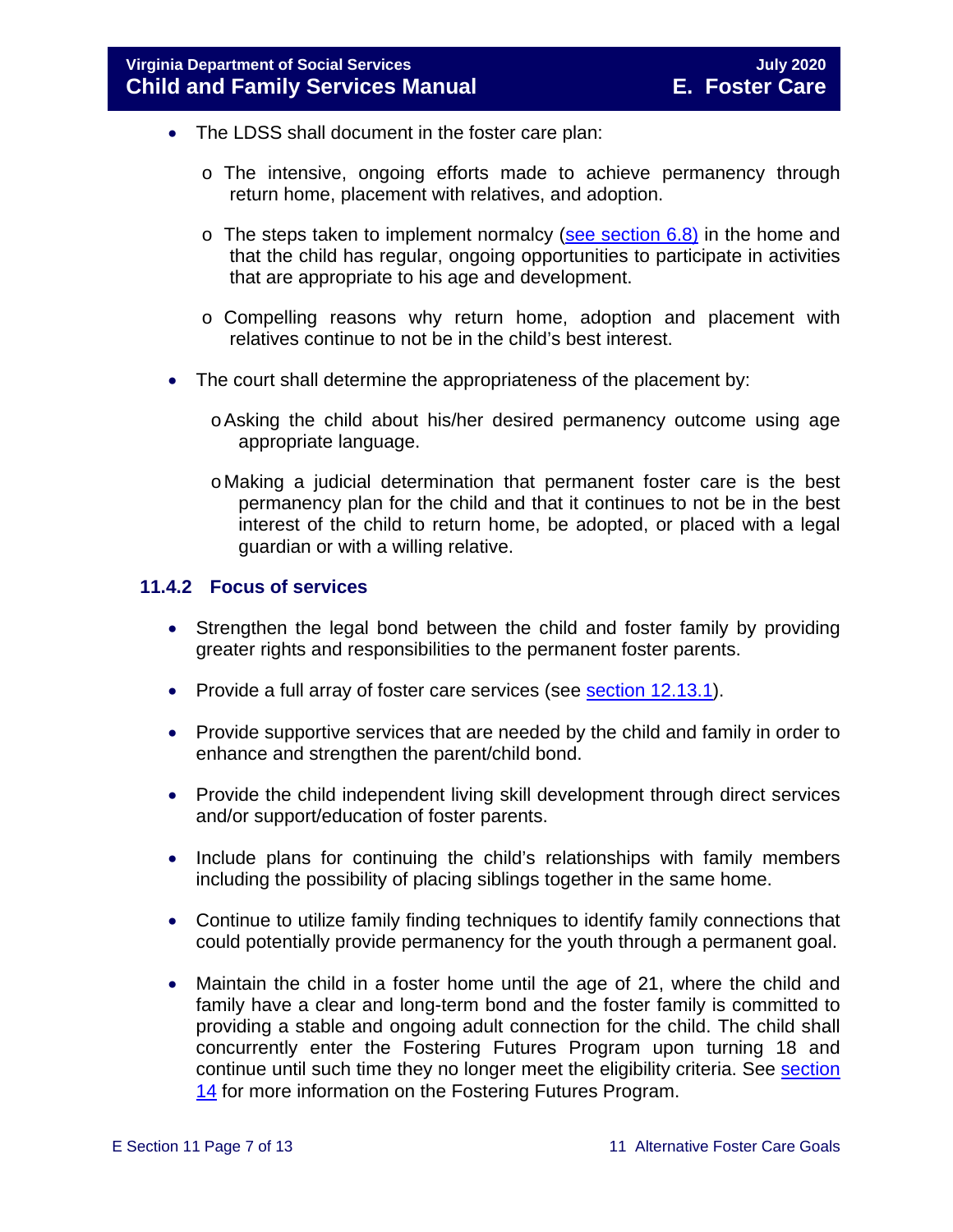- Utilize the [Permanency Pact](http://www.fosterclub.com/_transition/article/permanency-pact) with youth to provide for supports when the permanent foster care agreement is ended to continue the relationship through adulthood.
- Discuss with the youth and permanent foster parents, adult adoption which would create a legal and binding connection if desired by the youth and permanent foster care parents.

#### <span id="page-7-0"></span>**11.4.3 Rights and responsibilities**

The court approving the Permanent Foster Care placement shall:

- Specify the nature and frequency of visitation by the birth parents.
- Specify any modifications in rights and responsibilities of the foster parents that differ from those provided in § [63.2-908.](https://law.lis.virginia.gov/vacode/63.2-908/)
- Ensure that the child is asked about his/her desired permanency outcome and make a legal determination at each permanency hearing that Permanent Foster Care is in his/her best interest.

The roles and responsibilities of the LDSS, foster parents, birth parents or previous caretakers and, if appropriate, the child, are contained in a mutually developed and signed agreement. The agreement shall include at least any requirements contained in the court order approving the foster care placement. The following rights and responsibilities need to be taken into account when developing the agreement:

#### **11.4.3.1 Rights and responsibilities of birth parents and family members**

- Birth parents should visit the child if visitation is not contrary to the best interest of the child. The frequency of visitation should be documented in the foster care plan.
- Birth parents should provide financial support for the child and a referral for collection of child support shall be made.
- A plan for regular and frequent sibling contact shall be developed and implemented if it is in the best interest of all the children. The possibility of placing siblings together shall be assessed and discussed with the foster parents, family, and the children if appropriate.

#### **11.4.3.2 Rights and responsibilities of foster parents**

• Permanent foster parents have authority to give consent for activities that require parental consent unless this authority has been modified by the court order. This includes authority to consent to: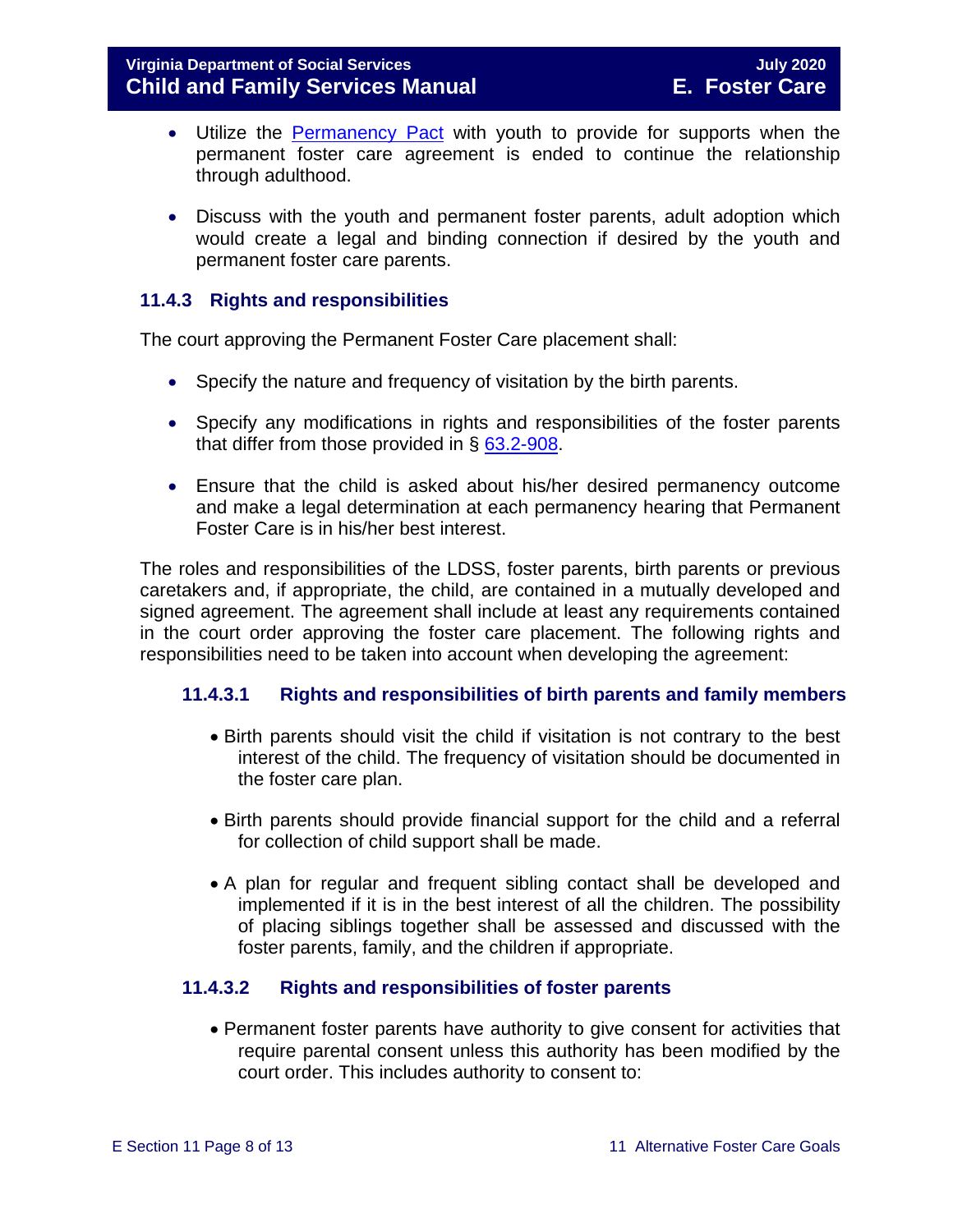- o Application to college or entrance into the military.
- o Marriage.
- o Driver's license.
- o Surgery.
- The foster parents shall inform the LDSS of the decisions they make as they relate to the authority given them by law or the court  $(\S$  [63.2-908 C\)](https://law.lis.virginia.gov/vacode/63.2-908/).
- If a child with a goal of Permanent Foster Care is staffed by the Family Assessment Planning Team (FAPT), the foster parents should sign the Individual Family Service Plan. The foster parents shall be notified in advance by the worker of all FAPT meetings related to the child. The foster parents have the right to either speak at the meetings or submit written recommendations and testimony. The FAPT shall consider the foster parents' opinions in developing the service plan  $(\S 2.2 - 5208 3)$ .
- Permanent foster parents also have the right to request special education services and sign the IEP if the local school allows them to do so.
- Permanent foster parents are responsible for making normal parenting decisions regarding the youth's participation in extracurricular, enrichment, and social activities.

#### **11.4.3.3 Responsibilities of the LDSS**

- Face-to-face visit with the child shall occur monthly. Over half the visits shall occur in the youth's place of residence.
- Refer birth parents to the Division of Child Support Enforcement.
- Review the foster care plan and progress made through alternating administrative panel reviews (see [Section 16.6](https://fusion.dss.virginia.gov/Portals/%5bdfs%5d/Files/DFS%20Manuals/Foster%20Care%20Manuals/Foster%20Care%20Manual%2007-2020/Final%20Foster%20Care%20Manual%2007-2020/section_16_judicial_hearings_and_mandated_foster_care_reviews.pdf#page=20) of this chapter) and a court hearing every six months. Permanent foster care cases shall be reviewed in court at least annually  $(§ 16.1-282.2)$  $(§ 16.1-282.2)$ .
- Place siblings together in the home if it is in the best interest of all the children.
- Maintain involvement of the birth family, if possible.
- Document in OASIS and the foster care plan, intensive, ongoing and unsuccessful efforts for placement with family, including efforts to locate family members using person locator and other search methods.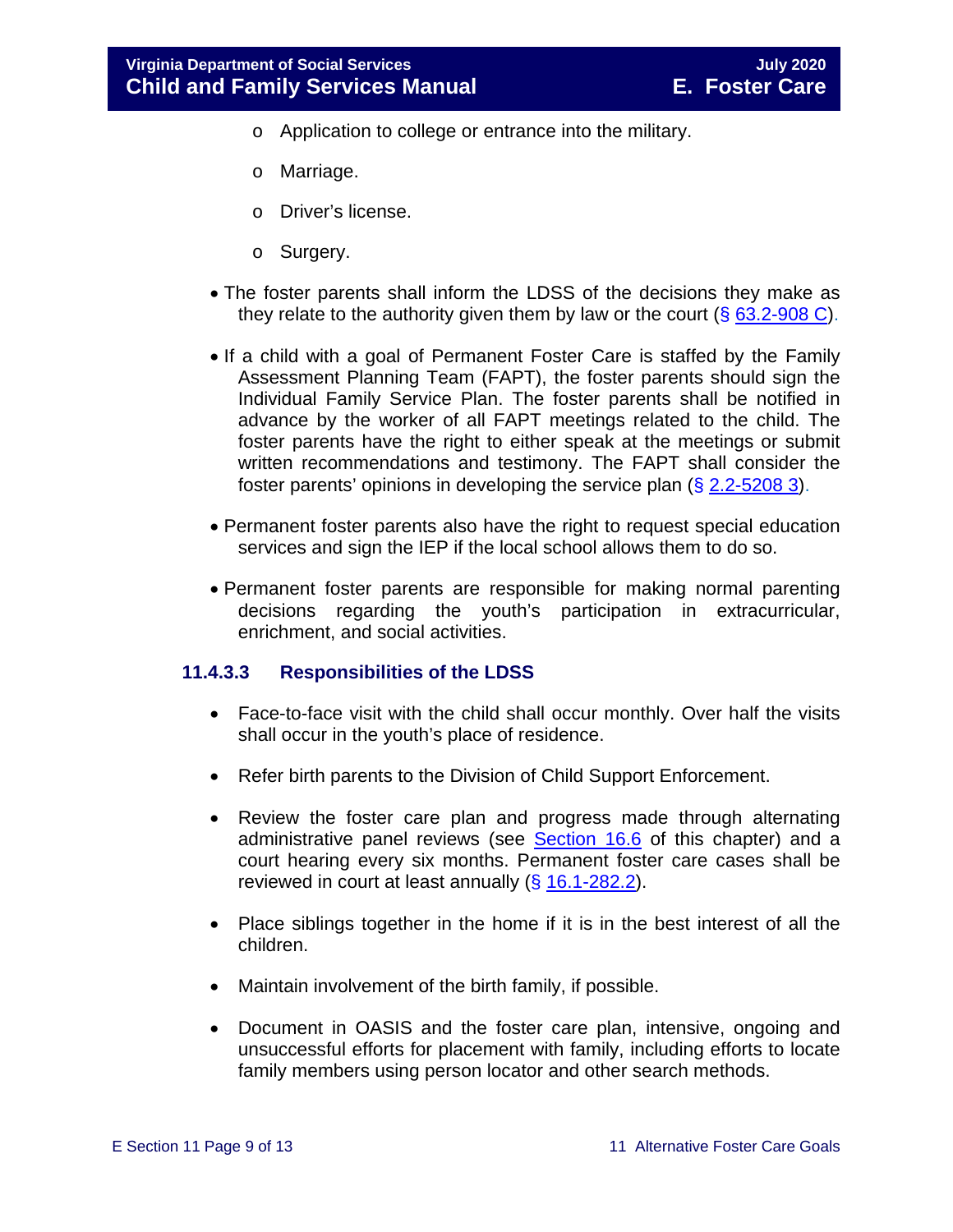• Continuously evaluate the changing circumstances of the child and family to determine if Reunification, Adoption, or Placement with Relative with Subsequent Transfer of Custody is in the best interest of the child.

#### <span id="page-9-0"></span>**11.4.4 Permanency not achieved with goal of Permanent Foster Care**

The goal of Permanent Foster Care does not achieve permanency for the child since legal custody is not transferred from the LDSS to the permanent foster parents. Permanent Foster Care may be considered an acceptable goal for a child when no other permanent goal is appropriate and the child remains in the home and care of the permanent foster care parents.

#### <span id="page-9-1"></span>**11.4.5 Termination of Permanent Foster Care placements**

Termination of Permanent Foster Care placements is covered in § [63.2-908](https://law.lis.virginia.gov/vacode/63.2-908/) of the Code of Virginia.

- No child shall be removed from the physical custody of the foster parents in the Permanent Foster Care placement except by a court order or child abuse and neglect procedures pursuant to  $\S$  [16.1-251](https://law.lis.virginia.gov/vacode/16.1-251/) or  $\S$  [63.2-1517](https://law.lis.virginia.gov/vacode/63.2-1517/) of the Code of Virginia.
- If the Permanent Foster Care placement disrupts, the LDSS shall file a foster care plan and petition for a foster care review hearing to change the permanent foster care status to another goal for the child. The foster parent may jointly file the petition with the LDSS. All attempts shall be made to maintain the child with the permanent foster family until the court hearing.
- In unplanned situations where the child shall be removed from the permanent foster care placement, the LDSS shall file the foster care plan and petition for review and dispositional hearing immediately upon the removal.
- The cycle for foster care hearings, panel reviews, and annual foster care review hearings starts with the court hearing date.
- A youth may remain in Permanent Foster Care until the age of 21. At age 18, the youth shall concurrently enter the Fostering Futures Program. See [section](https://fusion.dss.virginia.gov/Portals/%5bdfs%5d/Files/DFS%20Manuals/Foster%20Care%20Manuals/Foster%20Care%20Manual%2007-2020/Final%20Foster%20Care%20Manual%2007-2020/Section_14_Fostering_Futures.pdf)  [14.](https://fusion.dss.virginia.gov/Portals/%5bdfs%5d/Files/DFS%20Manuals/Foster%20Care%20Manuals/Foster%20Care%20Manual%2007-2020/Final%20Foster%20Care%20Manual%2007-2020/Section_14_Fostering_Futures.pdf)
- If the youth over age 18, permanently leaves the home, the agency should consult with their attorney regarding dissolving the permanent foster care agreement.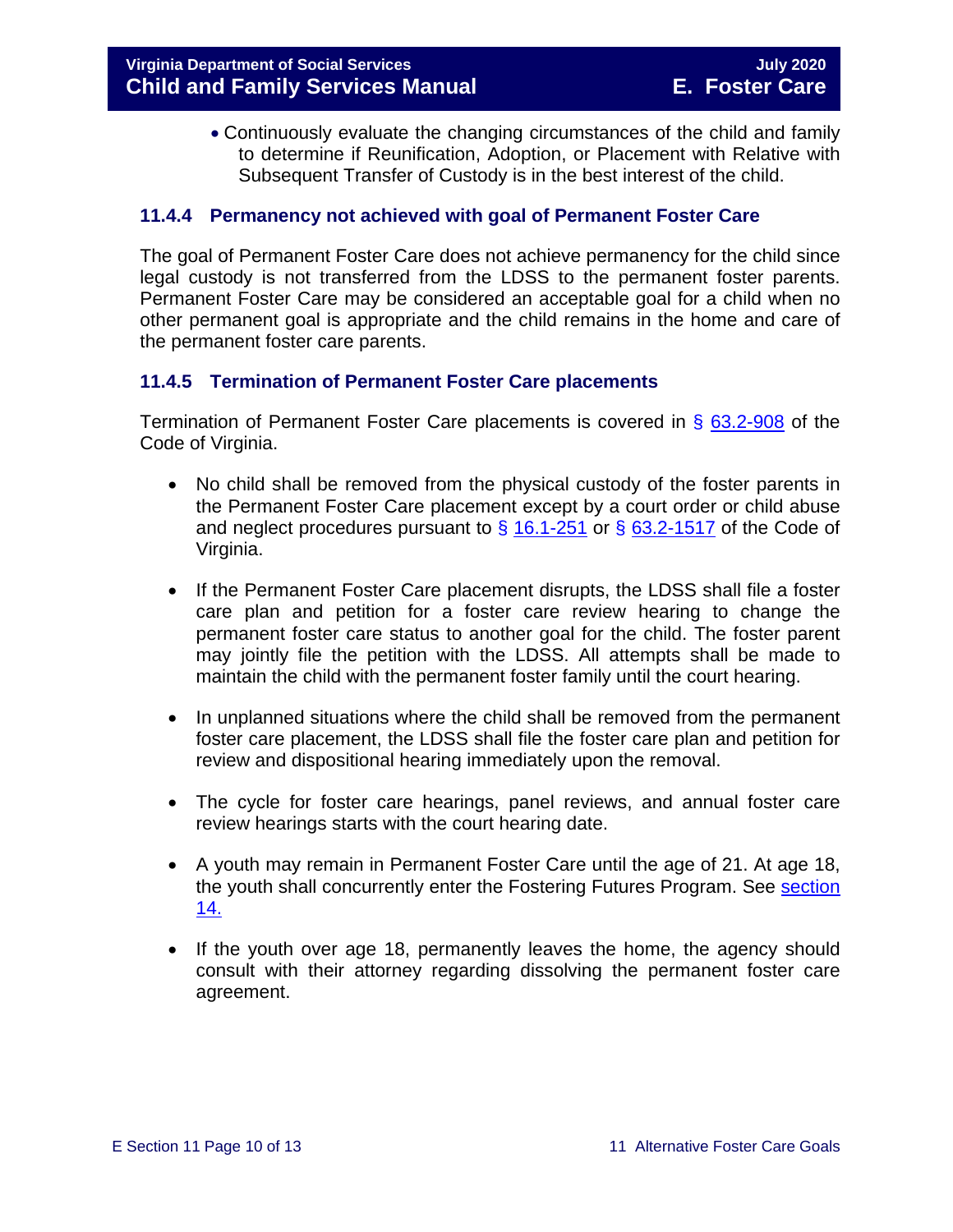#### <span id="page-10-0"></span>**11.4.6 Placements outside Permanent Foster Care home without changing goal**

There may be situations where a foster child **lives** temporarily outside of a permanent foster home for education or training. The Permanent Foster Care Agreement remains in effect if the plan is for the youth to return to the family and payments to the foster parents continue.

Youth that have unplanned absences from the home for brief periods of time (e.g., AWOL, hospitalization, detention) shall maintain the Permanent Foster Care goal. See [section 18.1.4](https://fusion.dss.virginia.gov/Portals/%5bdfs%5d/Files/DFS%20Manuals/Foster%20Care%20Manuals/Foster%20Care%20Manual%2007-2020/Final%20Foster%20Care%20Manual%2007-2020/section_18_funding_maintenance_costs.pdf#page=4) for information regarding payments to the foster parent during the temporary absence.

#### <span id="page-10-1"></span>**11.5 Services for goal of APPLA**

The goal of APPLA is unique in that it is designed solely to be used for children (age 16 and older) whose chronic disabling conditions clearly require placement in settings that can provide the services, monitoring, and treatment necessary to effectively address the disabilities of the child.

#### <span id="page-10-2"></span>**11.5.1 Legal requirements**

Legal excerpts for the goal of APPLA are taken from  $\S$  [16.1-282.1](https://law.lis.virginia.gov/vacode/16.1-282.1/) of the Code of Virginia.

- The court shall determine that the child has a severe and chronic emotional, physical or neurological disabling condition that the child requires long-term residential treatment for the disabling condition.
- The court shall determine that diligent efforts have been made to return the child home, place the child with relatives, or place the child for adoption prior to approving the goal of APPLA.
- LDSS shall document in the foster care plan:
	- o Identity of a long-term residential treatment service provider.
	- o Nature of the child's disability that currently prevents placement in a less restrictive setting and why this is the case.
	- o Anticipated length of time required for the child's treatment.
	- o Status of the child's eligibility for admission and long-term treatment.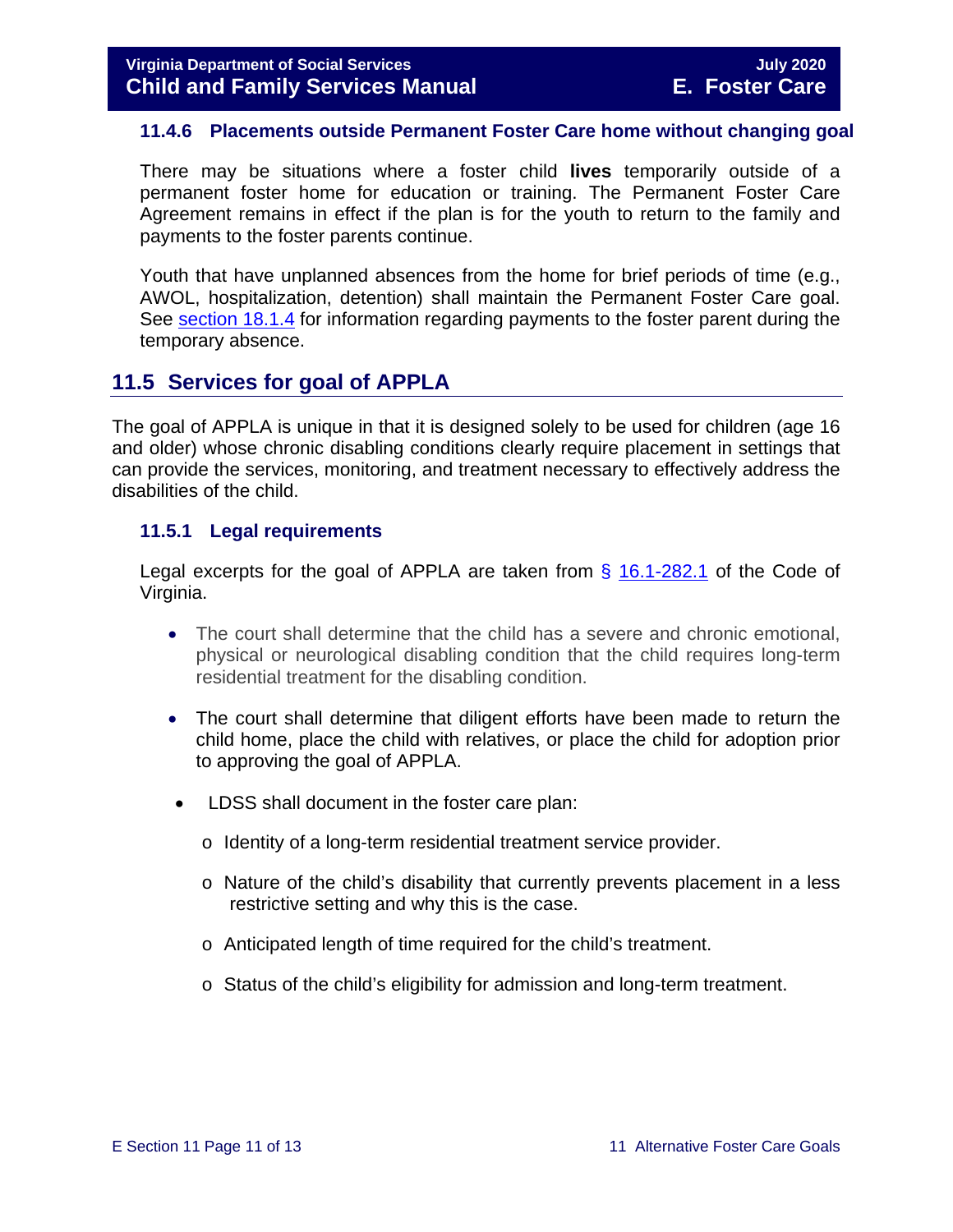[P.L. 113-183](https://www.congress.gov/113/plaws/publ183/PLAW-113publ183.pdf) adds requirements to ensure the goal of APPLA is being used appropriately. Certain requirements shall be followed at each permanency planning hearing:

- The LDSS shall document in the foster care plan:
	- o The intensive, ongoing efforts made to achieve permanency through return home, placement with relatives, and adoption.
	- $\circ$  The steps taken to implement normalcy [\(see section 6.8\)](https://fusion.dss.virginia.gov/Portals/%5bdfs%5d/Files/DFS%20Manuals/Foster%20Care%20Manuals/Foster%20Care%20Manual%2007-2020/Final%20Foster%20Care%20Manual%2007-2020/section_6_placement_to_achieve_permanency.pdf#page=26) in the placement and that the child has regular, ongoing opportunities to participate in activities that are appropriate to his age and development.
	- o Provide compelling reasons why return home, adoption and placement with relatives continue to not be in the child's best interest.
- The court shall determine the appropriateness of the placement by:
	- oAsking the child about his/her desired permanency outcome using age appropriate language.
	- oMaking a judicial determination that APPLA is the best permanency plan for the child and that it continues to not be in the best interest of the child to return home, be adopted, or placed with a legal guardian or with a willing relative.

If the court approves the goal of APPLA for a child, the court shall schedule a foster care review hearing to be held within six months from the date of the permanency planning hearing to review the child's placement in APPLA. At the conclusion of the foster care hearing, if the goal of APPLA remains the plan, the court shall indicate on the order that reasonable efforts have been made to place the child in accordance with the permanency plan.

The LDSS shall file a petition for a foster care review **no later than 30 days** prior to the scheduled six-month hearing. If at any time during the six-month period, the treatment provider determines the child no longer needs long-term residential treatment, the LDSS shall begin to plan for post-discharge services and, **within 30 days**, petition the court for a permanency planning hearing. The court shall schedule the hearing to occur **within 30 days** of notification.

#### <span id="page-11-0"></span>**11.5.2 Focus of services**

This goal provides long-term residential treatment for children with a severe and chronic emotional, physical, or neurological disabling condition. If the goal of APPLA is selected for a child, all other goals shall have been explored and ruled out consistent with the child's best interest (see **Section 7.6)**. The foster care plan shall document that the feasibility of all other goals has been considered and contain a